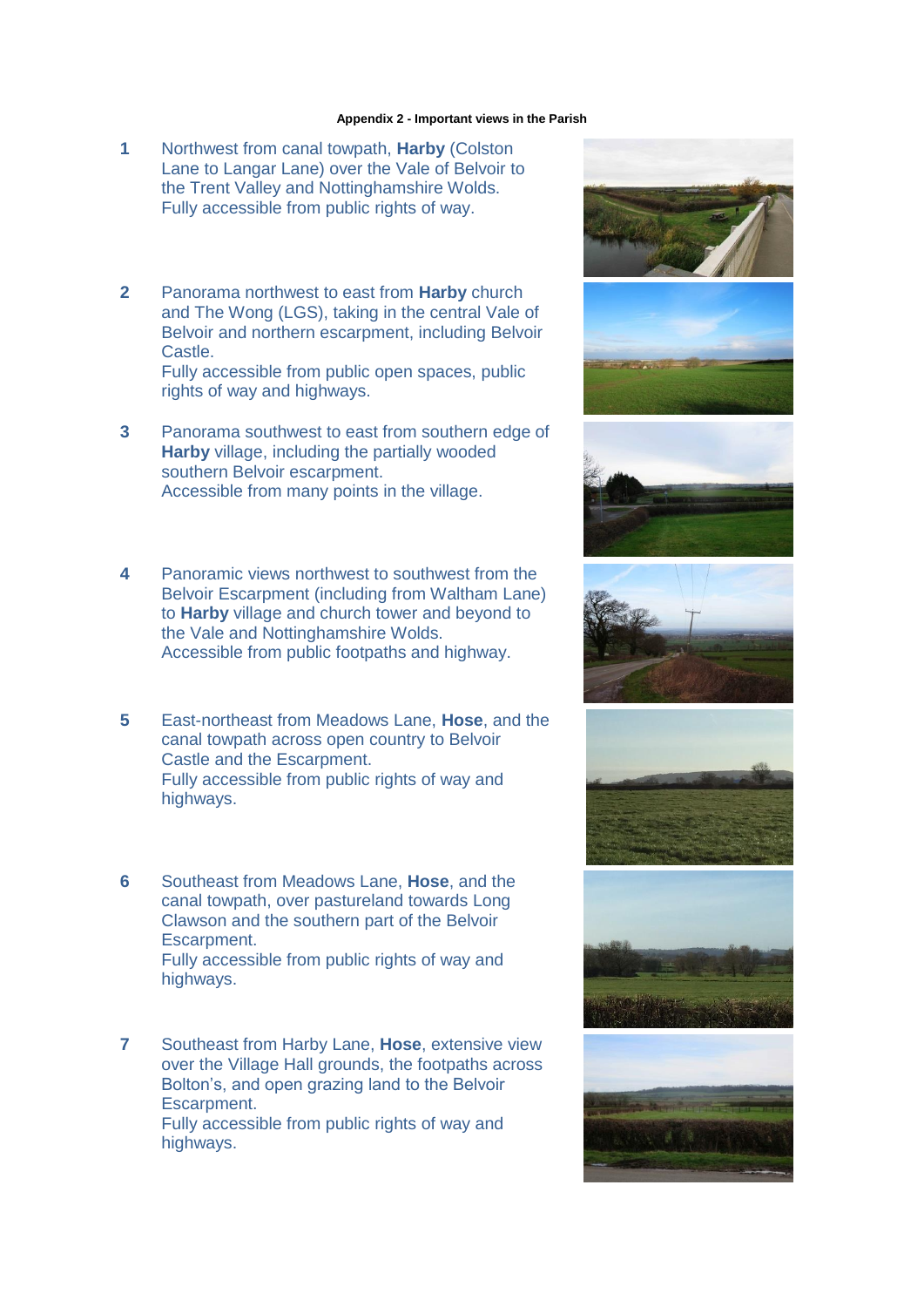- **8** North from the approach to **Hose** village on Clawson Lane, an attractive view of the village with the Parish church tower at its centre. Fully accessible from public rights of way and highways.
- **9** Extensive panoramic views north over **Hose** village and across the Vale of Belvoir from Pasture Lane and the several public footpaths on the edge of the Belvoir Escarpment.
- **10** Views northwest from several places along Church Lane**, Long Clawson**, into open countryside including across the Vale of Belvoir to Hickling Standard and the Nottinghamshire Wolds beyond. Also views from the footpath across the hilltop looking south-east into the village.
- **11** North from high ground at the northeast corner of **Long Clawson**. This is a valued rural vista at a threshold between the built environment and the Vale of Belvoir landscape of dairy grazing fields that characterises the village's agricultural economy. Fully accessible from several public rights of way, and popular with dog-walkers and horse-riders
- **12** East from the eastern edge of **Long Clawson** across open farmland up to the wooded escarpment. Fully accessible from public rights of way and highways.
- **13** West across Castle Field from Back Lane, **Long Clawson**. This is a highly valued open area of historical and landscape significance within the village.

Fully accessible from public rights of way and highways.